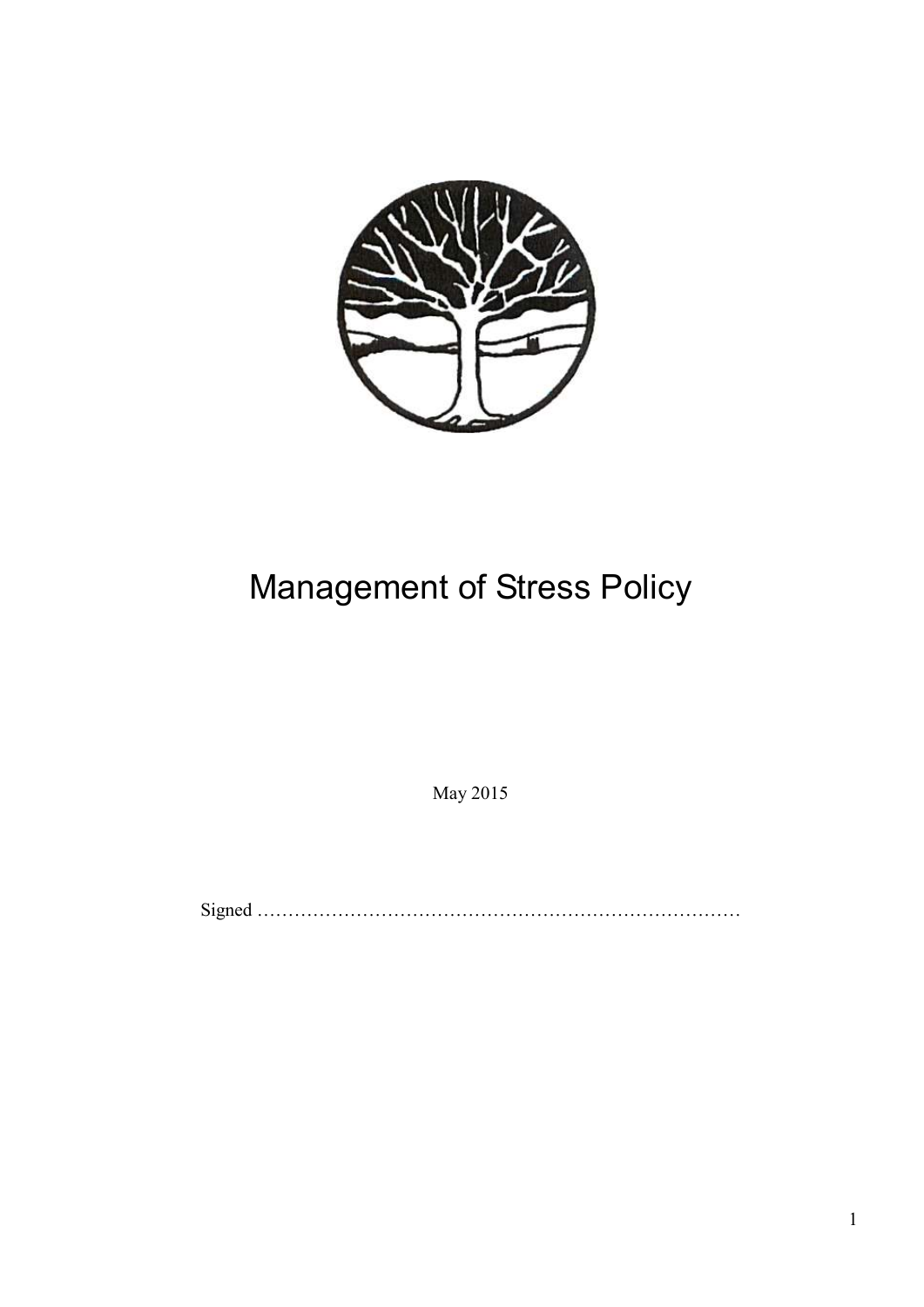Leicestershire County Council

## Operational Policy & **Guidance**

## The Management of Stress in the Workplace

March

# 2014

TMOSITW/AE&JW/HSW/2014

Review Due Date: Written By: Authorised By: Date of Authorisation:

16.04.2014 Alison Earl & Jessica Wenham Colin Jones 16.04.2017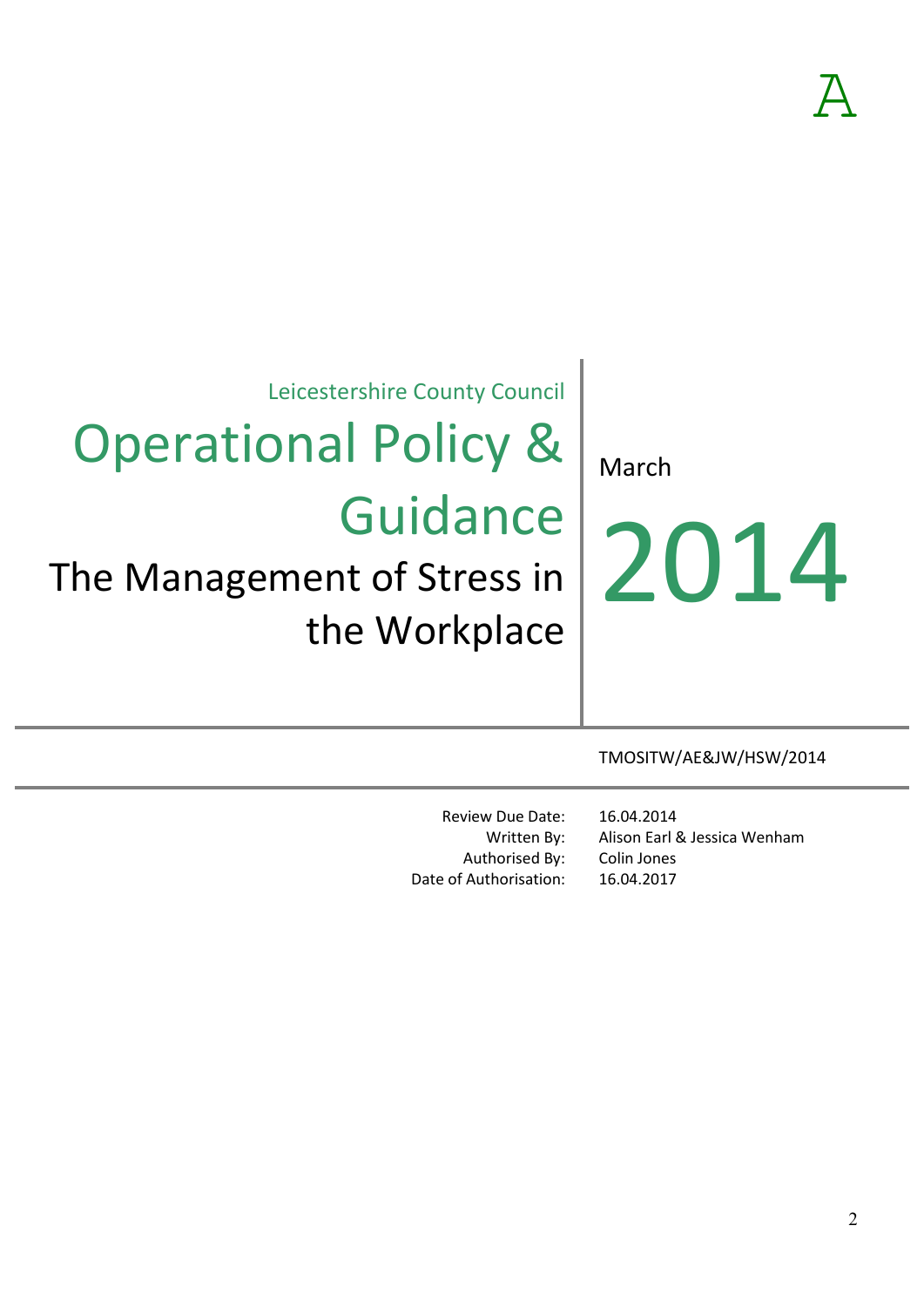### **Table of Contents**

#### **SECTION TITLE PAGE**

| 1.0   | Introduction                                            |    |
|-------|---------------------------------------------------------|----|
| 2.0   | Symptoms of Stress and the Effects in the Workplace     |    |
| 3.0   | Managing Stress in the Workplace                        |    |
| 4.0   | <b>Further Information</b>                              |    |
|       |                                                         |    |
| App 1 | <b>Stress Risk Assessment Template and Action Sheet</b> | 10 |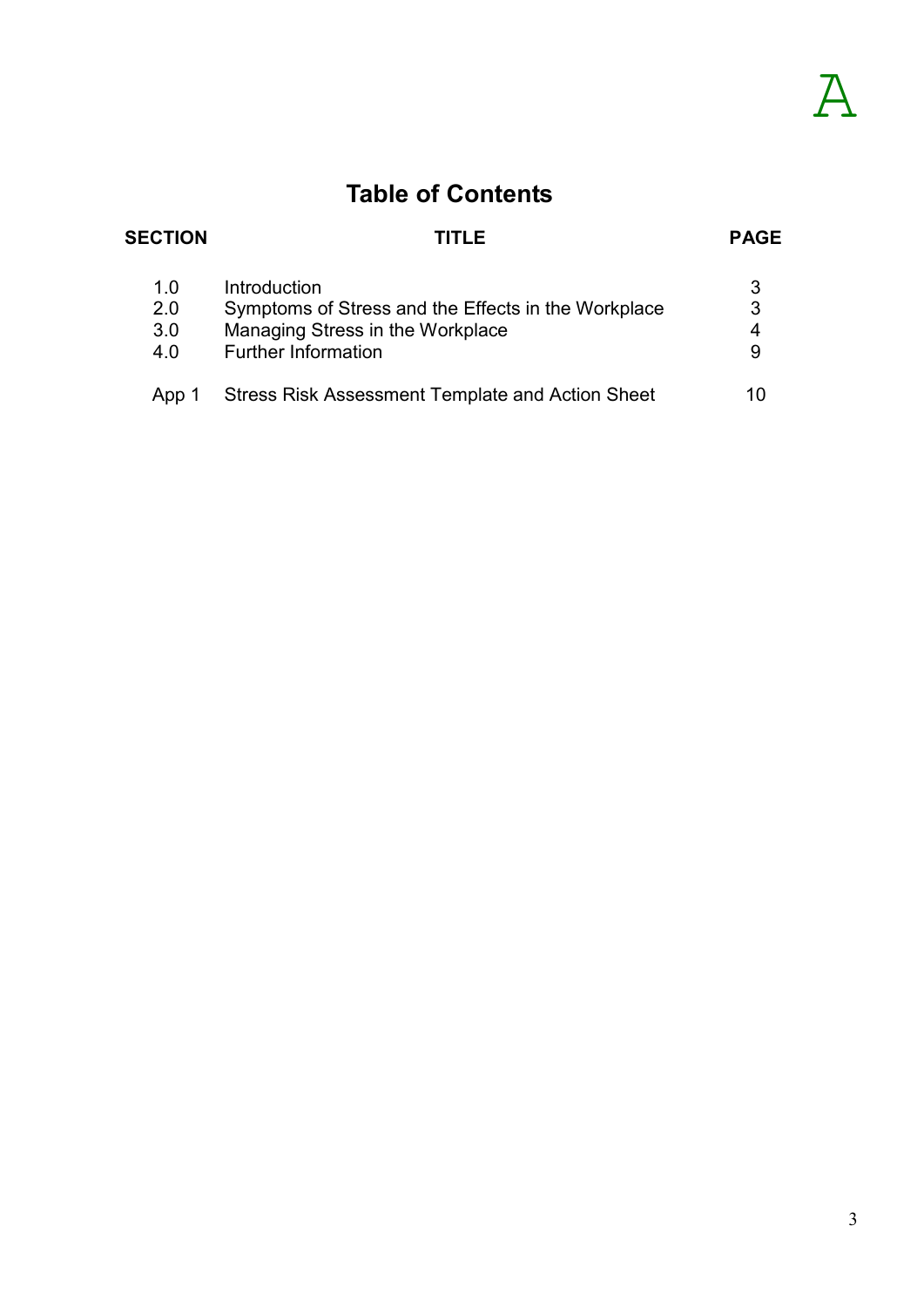#### **1.0 Introduction**

- 1.1 Leicestershire County Council (LCC) is committed to protecting the health, safety and wellbeing of employees. LCC recognise that workplace stress is a health and safety issue and acknowledge the importance of identifying and reducing workplace stress.
- 1.2 The Health and Safety Executive define stress as "the adverse reaction people have to excessive pressure or other types of demand placed on them". This makes an important distinction between pressure, which can be a positive state if managed correctly, and stress which can be detrimental to health.
- 1.3 Employers have legal responsibility under the Health and Safety at Work Act 1974 and Management of Health and Safety at Work Regulations 1999 to ensure the health safety and welfare at work of their employees. This includes minimising the risk of stress-related illness or injury to employees. As an employer, the County Council has a legal duty to identify and assess risks to an employee's health, safety and welfare. Where risks are identified, appropriate preventative and protective measures must be taken to remove or reduce the risks.

#### **2.0 Symptoms of stress and the effects in the workplace**

2.1 Stress can cause changes in those experiencing it. In some cases there are clear signs that people are experiencing stress at work and if these can be identified early, action can be taken before the pressure becomes a problem. This may make it easier to reduce and eliminate the causes. Stress can show itself in many different ways - a stress reaction can affect a person's physical health, emotional wellbeing and behaviour. The list below identifies some of the key symptoms:

| <b>Physical</b>          | <b>Emotional</b>          | <b>Behavioural</b>           |
|--------------------------|---------------------------|------------------------------|
| High blood pressure      | Anxiety                   | Over eating and under        |
|                          |                           | eating                       |
| Insomnia                 | Depression                | Excessive use of alcohol     |
|                          |                           | and cigarettes               |
| Fatigue/Dizziness        | Lack of a sense of humour | Drug abuse                   |
| <b>Headaches</b>         | Mood swings               | Poor time keeping            |
| Digestive disorders      | Excessively               | Obsessive erratic            |
|                          | angry/aggressiveness      | behaviour                    |
| Slouched posture         | Poor concentration        | Forgetfulness                |
| <b>Bloodshot eyes</b>    | Apathy                    | <b>Indecisiveness</b>        |
| Sweating                 | Being tearful             | Neglect of appearance        |
| Chest pain/Sensation of  | Loss of confidence        | Withdrawing from social      |
| heart racing             |                           | contact and support          |
|                          |                           | networks                     |
| Shallow breathing        | Negative thoughts         | Not taking breaks at work    |
| <b>Nervous</b>           |                           | Not participating in hobbies |
| sensations/tense muscles |                           | and pastimes                 |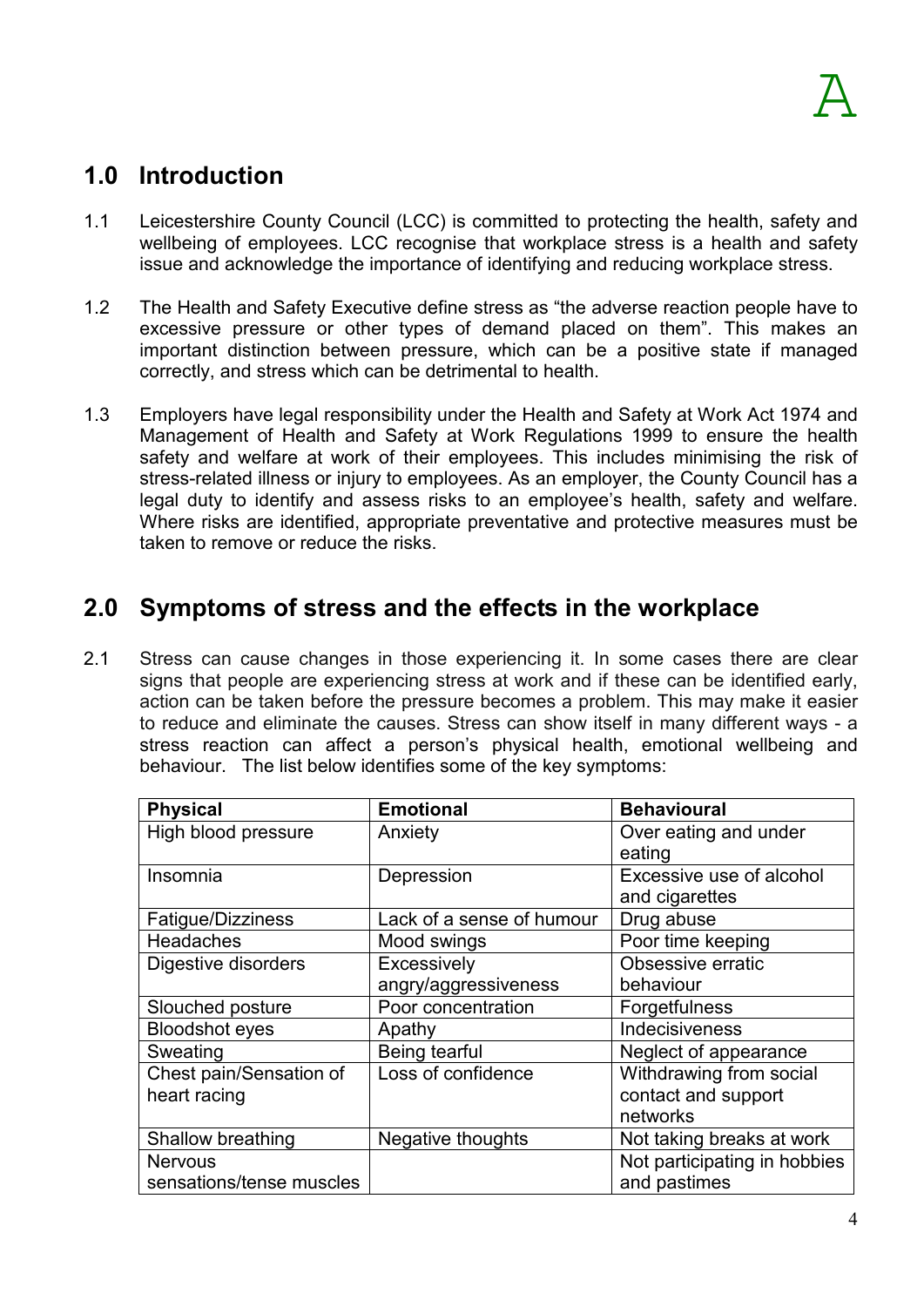

| Loss of appetite |  |
|------------------|--|

- 2.2 Failing to manage stress can have adverse effects on an organisation. It can lead to underperformance in individuals and within teams. The effects can include:
	- Errors in work
	- Poor decision making
	- Lack of creativity
	- Job dissatisfaction
	- Reduced productivity
	- Poor quality of work
	- Absenteeism

As well as sickness absence costs, other financial costs can be significant. Possible costs can include:

- Loss of customers
- Ill health retirements
- Litigation
- Employment tribunals

#### **3.0 Managing stress in the workplace**

#### 3.1 **Assisting employees who are experiencing stress**

- 3.1.1 Knowing when to assist an employee isn't always obvious. Everybody has different thresholds for pressure and stress. What is stressful to one person may not be the same for another. A stress reaction is often triggered by the perception of fear, threat or pressure. An individual's perception will vary from one person to the next.
- 3.1.2 There are some common situations which can arise in the workplace, which may indicate that support is required. Such circumstances are:
	- An employee may inform their line manager that they are feeling stressed.
	- An employee may have uncharacteristic sickness absences that state or implies a stress reaction.
	- An employee may be signed off work by their GP and their fit note identifies stress as the cause. (A fit note could also state anxiety and depression, which can be the effect of experiencing stress over a significant period of time).
- 3.1.3 In some circumstances, an employee may not recognise how stressed they are. It is their colleagues who spot uncharacteristic behaviour or signs and symptoms. In these situations, line managers may wish to talk to the employee to see if support is required. This discussion can be delegated to another member of the management team, if the line manager is identified as a reason for the stress reaction. Initiating a discussion may be difficult, if the employee is anxious or distressed. This can be overcome by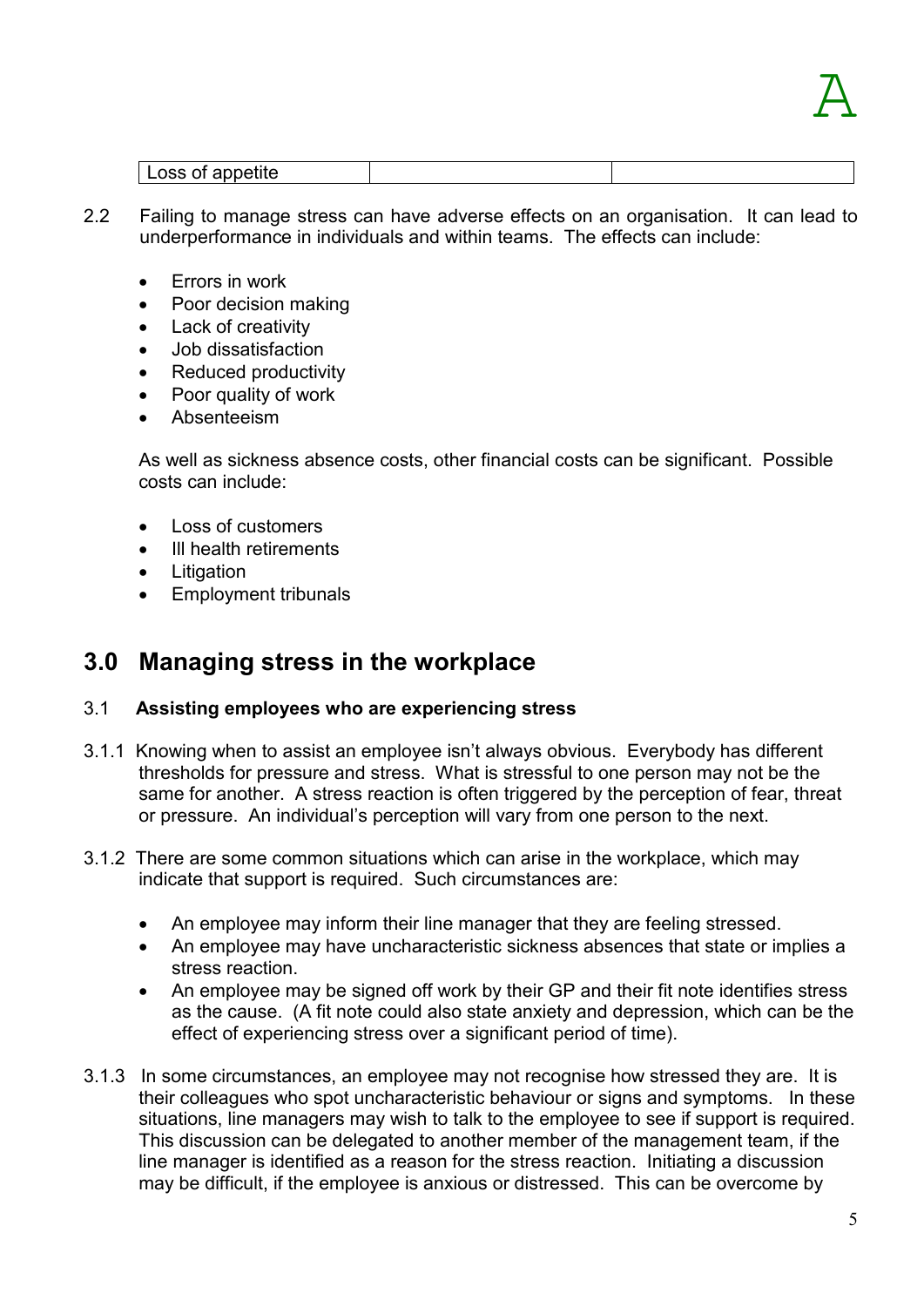explaining the purpose of the meeting. Inform the employee that you would like to discuss their wellbeing. Be supportive and empathetic so that the problems can be tackled in a positive way. Ask about possible causes and explore together some options for addressing the issues. Make notes of your meeting together and ensure that you both agree with the accuracy of the account. If the employee is unable to discuss how they feel, or they are unable to identify the cause, suggest other people to talk to. This could include a sympathetic family member, a colleague, their trade union representative, their doctor, or the Employee Wellbeing and Counselling Service.

3.1.4 If there are concerns about the employees' level of attendance, capability to perform their role, or professional conduct, seek advice from Human Resources before arranging to meet. If there are no concerns, but advice is necessary to prepare for the meeting, contact Human Resources, your Health and Safety Advisor, or the Employee Wellbeing Service for further information.

#### 3.2 **Conducting a stress risk assessment**

- 3.2.1 When an employee feels that work is the cause of stress a **manager must act.** A stress risk assessment is a tool that is used to identify the causes of stress. It also specifies measures to remove or reduce the cause. A model stress risk assessment has been developed and can be found in Appendix 1. The model risk assessment is based on the HSE Management Standards which cover the primary sources of stress at work. These are:
	- **Demands**  this includes issues such as workload, work patterns and the work environment.
	- **Control** how much say the person has in the way they do their work.
	- **Support** this includes the encouragement, sponsorship and resources provided by the organisation, line management and colleagues.
	- **Relationships**  this includes promoting positive working to avoid conflict and dealing with unacceptable behaviour.
	- **Role** whether people understand their role within the organisation and whether the organisation ensures that they do not have conflicting roles.
	- **Change**  how organisational change (large or small) is managed and communicated in the organisation.
- 3.2.2 In the first instance, line managers and employees should work through a stress risk assessment together. Being able to work together on the issues will help to sustain a good working relationship and good levels of understanding and communication. On some occasions, it may not be appropriate for a line manager to conduct a risk assessment. In these situations, an alternative member of the management team or a member of the Health, Safety and Wellbeing Service could conduct the risk assessment. An employee may need support at a risk assessment and may request that a colleague or trade union representative attends.
- 3.2.3 As the cause of a stress reaction will vary according to individuals, it is important to address the cause rather than evaluating whether the reason is justified. For example,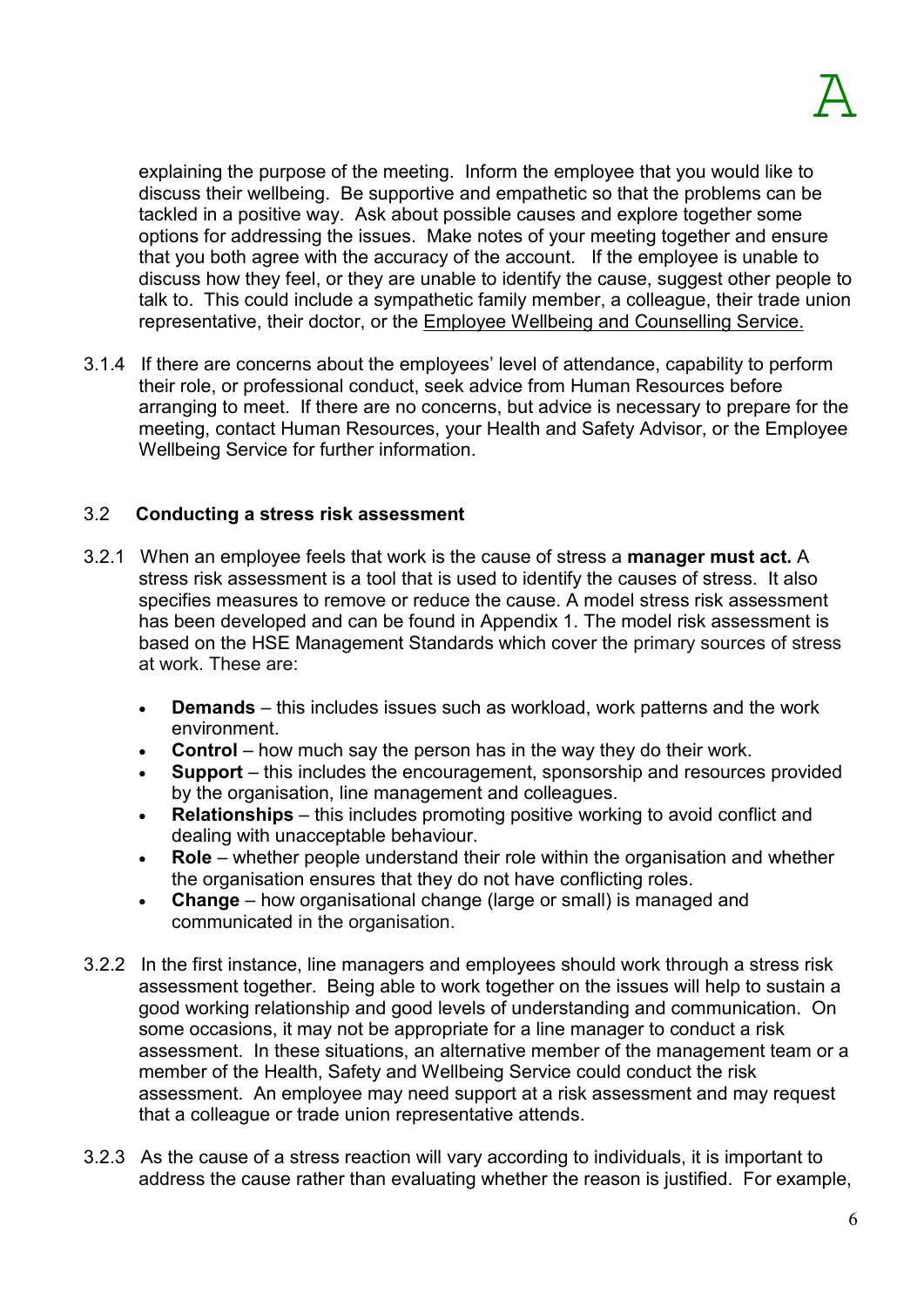an employee may have the same workload as other team members. However, recovery from recent surgery and a breakdown in a personal relationship, may temporarily affect their ability to manage their normal job role. Working with their concerns and finding positive solutions to address the matter will encourage a successful recovery from stress. Being judgemental may exacerbate their stress reaction and is likely to cause deterioration in relationships with line management. If you have concerns that the matter may not be temporary, you may wish to take advice from Human Resources.

- 3.2.4 It is often a misconception that all of the action points will be the responsibility of the line manager or employer to facilitate. Whilst this may be the case for some of the risk assessment, the employee needs to engage in the process of managing their stress reaction too. Examples of action points for an employee may include counselling, attending training and learning new skills. The person responsible for each action point should be identified on the risk assessment.
- 3.2.5 Each of you should keep a copy of the risk assessment. The line manager's copy should be kept in a secure place with other records such as supervision or 1 to1 notes. There is no requirement to send a copy of the stress risk assessment to Human Resources, unless they initiated the assessment or are conducting casework in relation to the employee.
- 3.2.6 In all instances, employees experiencing stress should be made aware of the Employee Wellbeing Service. This is a confidential counselling and welfare support service. To contact the service telephone 0116 305 6178.

#### 3.3 **When an employee is absent from work due to stress**

- 3.3.1 During an employee's absence from work be supportive and maintain contact with the employee. Your contact should reflect your concern for their wellbeing. Avoid discussions about their work tasks, and the effects their absence has on service delivery. Such discussions exacerbate stressful feelings and hinder recovery. If you have concerns about the wider management of your workforce during an employee's absence, seek advice from your management team and Human Resources.
- 3.3.2 If an employee will not speak to line management, you may wish to send a card or informal note. Or if they prefer, suggest another member of your management team that they can talk to. It is not uncommon for employees to experience difficulties in talking to colleagues, at the onset of sickness absence. Often 'time out' from associations with work is required to reduce or stop a stress reaction. During this phase, employees often feel unable to address the matters that may be causing stress. They describe feelings of numbness, confusion, forgetfulness, and a lack of clarity which makes decision making difficult. GPs may advise employees to participate in rehabilitative activities. This could include exercise and maintaining contact with supportive individuals. Exercise has been shown to be as effective as an antidepressant in the treatment of mild to moderate depression. It is therefore appropriate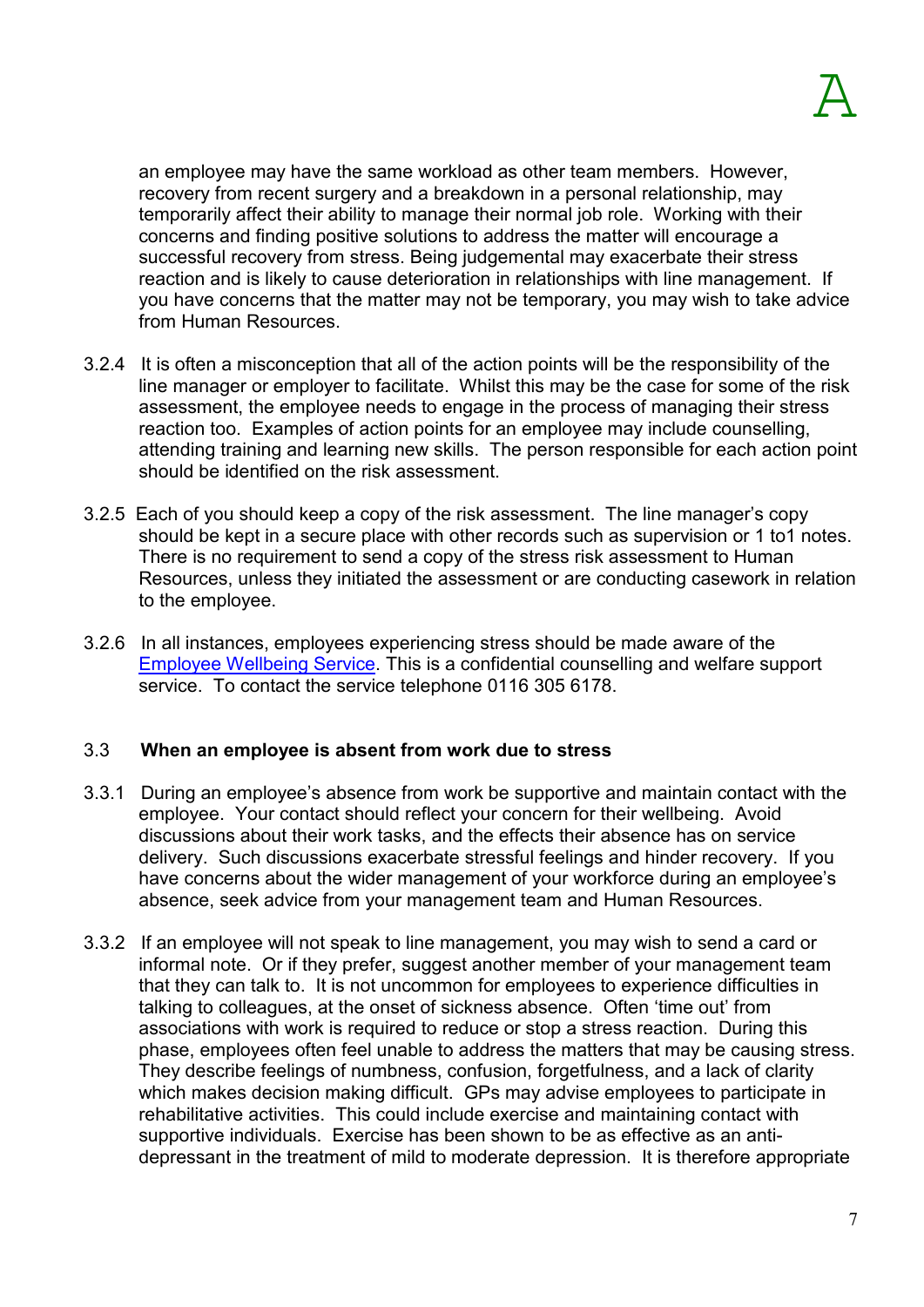for employees to participate in such activities as walking the dog, swimming, using the gym etc, if their condition is stress, anxiety or depression related.

- 3.3.3 In the vast majority of cases, lack of contact from an absent employee is temporary. Most employees will wish to discuss their difficulties and will welcome support from their line manager on how they can be assisted to return to work. Research suggests that maintaining contact is helpful to recovery. No communication with the workplace can cause feelings of isolation and lack of value. This can increase the risk of depression. If you haven't had contact with the employee after a fortnight, a call, letter, or card, enquiring about their wellbeing should be made. If the lack of communication persists, a referral to Occupational Health may be appropriate. This can be arranged by Human Resources.
- 3.3.4 If you make a referral to Occupational Health, ensure that you inform the employee of your actions. Assure them this is normal procedure and is not a punitive measure. Explain that you are seeking the advice of a medical professional in order to highlight any areas of concern and how the workplace can promote their recovery.
- 3.3.5 A stress risk assessment may be necessary if the absence is work related. This should be done in conjunction with the attendance management procedure.
- 3.3.6 An employee may find it helpful, if they can re-familiarise themselves with the workplace as they progress through their recovery. For example, rather than send their fit note, employees may wish to hand deliver it, and use the opportunity to meet colleagues. Meeting colleagues socially, e.g. for lunch, can also be helpful in building confidence to return to work. It can be a useful first step, if the employee has been offered a therapeutic return.

#### **3.4 Risk assessing teams using stress surveys**

- 3.4.1 The Health and Safety Executive recommend a survey to assess if work related stress is an issue for your workforce.
- 3.4.2 Individual perceptions play an important role in predicting stress related ill health. Gathering the opinions of employees can be a useful indicator of the health of your organisation, and potential sources of work related stress.
- 3.4.3 The Health, Safety and Wellbeing Service recommend that managers distribute the HSE Management Standards Indicator Tool to all employees in their team. The survey consists of 35 items that ask about 'working conditions' known to be potential causes of work related stress. (See page 5). These working conditions correspond to the six stressors of the HSE Management Standards. The employee answers according to how they feel about these aspects of their work. All responses can then be compiled into an Excel-based analysis tool, on the HSE website. The HSE provide information on how to proceed, if the results reveal that work related stress exists.

#### **3.5 Traumatic incidents involving employees**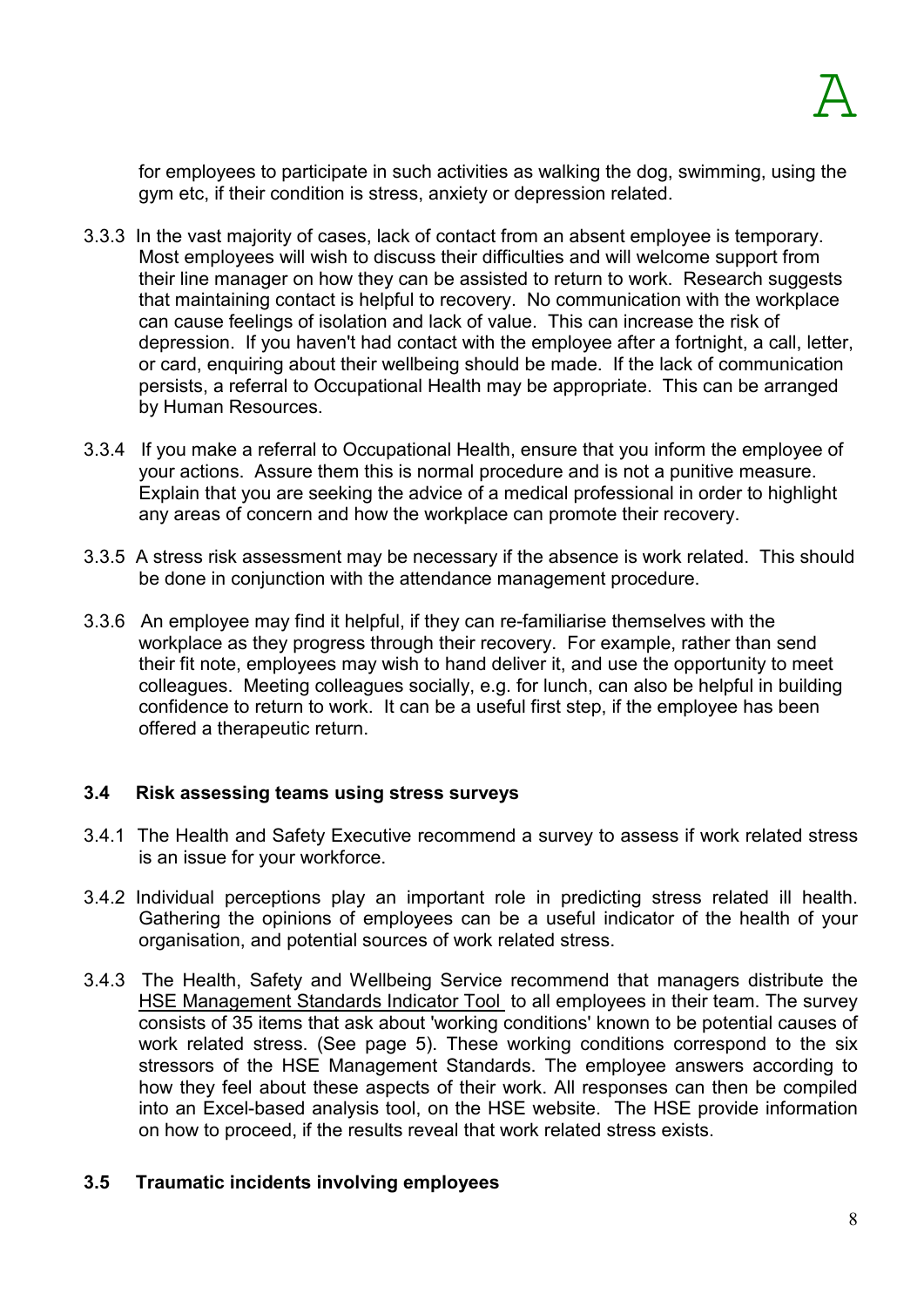- 3.5.1 If an employee is involved in a serious incident at work, or is witness to such an event, it is important that this is recognised and acted upon at an early stage. Stress reactions are very common in these circumstances.
- 3.5.2 Providing debriefing opportunities are a good course of action. Often these are arranged informally. Employees may gather as a staff group to reflect and discuss what has happened. It is good practice for managers to arrange a group meeting to provide accurate, up to date information on what has occurred. It is also an opportunity to assess the wellbeing of the staff, and to notify them of sources of support. There are occasions when you may not be permitted to share information with your staff team. In these circumstances, take advice from Human Resources and other professional on how to address your staff team.
- 3.5.3 There may be some employees whose experience of the incident is more profound than that of others. In these instances, a more formal type of support may be required.
- 3.5.4 As well as individual counselling, the Employee Wellbeing Service can provide group debriefing sessions to employees who have been involved in a traumatic incident.

#### **3.6 When the matter is personal**

- 3.6.1 It is not always possible to stop pressures in our personal lives from affecting our work. A stress reaction, anxiety and depression present physical, emotional and behavioural changes that are not always easy to control. There may be occasions when the symptoms of stress caused by pressure in our personal lives, manifest themselves in the workplace.
- 3.6.2 Managers have no direct responsibility to make improvements to an employee's personal situation.
- 3.6.3 However, it is good practice to provide a supporting role to employees who are distressed or finding work difficult to manage. Examples could include:
	- Providing a 'time out' opportunity to ease their distress
	- Giving them some time to talk and be listened to
	- Providing them with details of the Employee Wellbeing Service
- 3.6.4 If their circumstances are affecting their ability to work, a risk assessment around the job role may be appropriate.
- 3.6.5 There are some occasions when a manager must act, regardless of whether the origin of stress is work or personal. These are:
	- If the behaviour of an employee creates a risk to the safety of colleagues and service users
	- If the employee's ability to operate machinery or drive a vehicle is impaired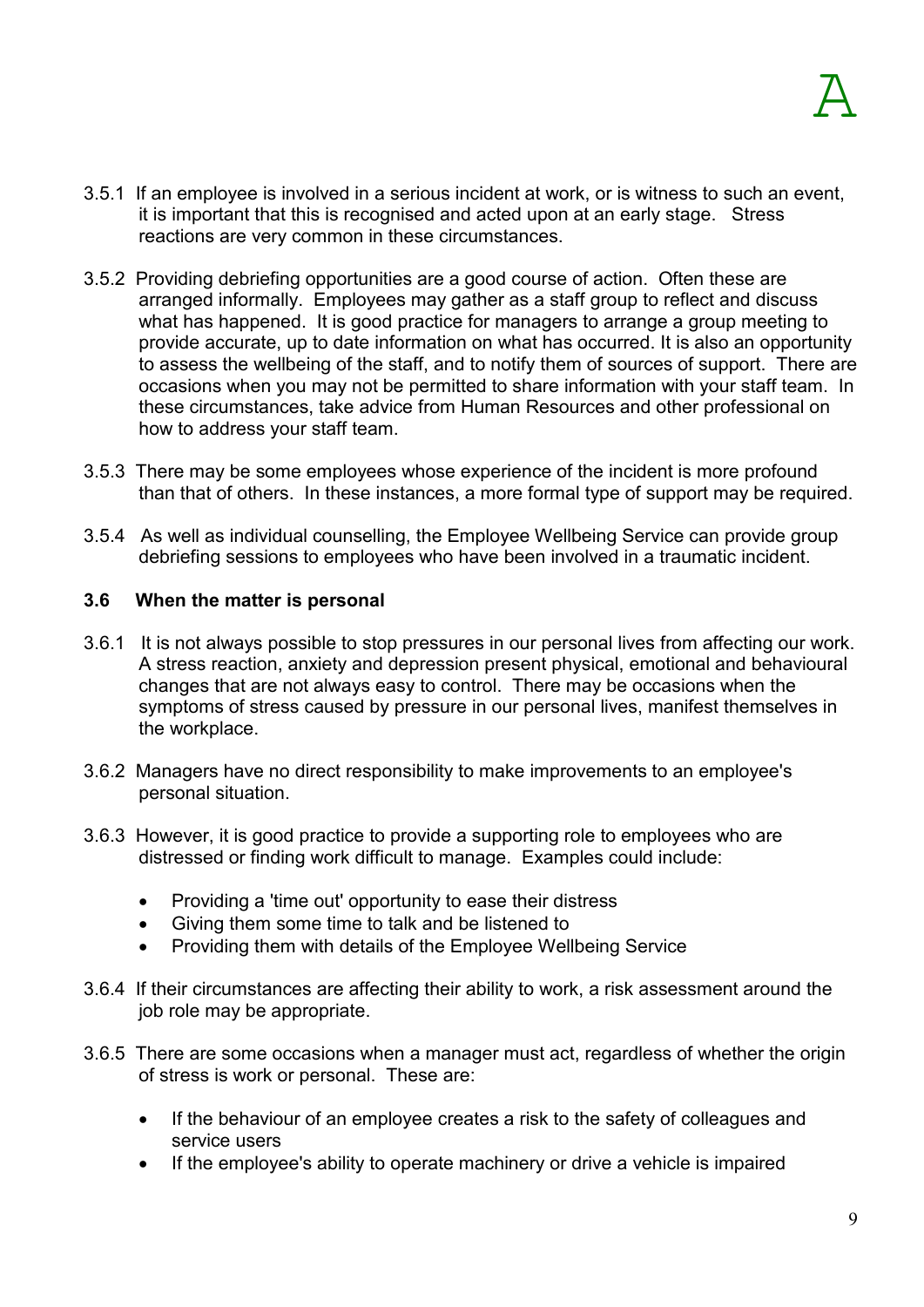- If the behaviour of an employee's family member creates a risk to colleagues, service users and the employee
- If the employee suggests that they will commit suicide or an act of serious self harm that could endanger their life and that of others
- 3.6.6 In all of these circumstances, seek support from Human Resources, the Employee Wellbeing Service and/or your Health, Safety and Wellbeing Advisor.

#### **4.0 Further Information and Contacts**

- 1. **Being Well, Doing Well**  a CIS web area of information on physical and mental wellbeing, and managing stress.
- 2. **Employee Wellbeing Service** a counselling and wellbeing support service for employees of Leicestershire County Council. LCC's Employee Wellbeing Advisers are:

Simon Bamkin Alison Earl Telephone: 0116 305 7504 Telephone: 0116 305 6178 Email simon.bamkin@leics.gov.uk Email: alison.earl@leics.gov.uk

Linda Williams Telephone: 0116 305 6078 Email: linda.p.williams@leics.gov.uk

3. **Employee Service Helpdesk** Telephone: 0116 305 8155

#### 4. **Unions**

Unison NASUWT Telephone: 0116 305 6153 Telephone: 0115 976 7180

NAHT NUT Telephone: 0300 30 30333 Telephone: 0116 275 6658

GMB Telephone: 0116 251 0922

Email: unison@leics.gov.uk Email: rc-eastmids@mail.nasuwt.org.uk

Email: info@naht.org.uk Email: secretary@leicestershire.nut.org.uk

#### 5. **Health and Safety Executive** - HSE: Stress

6. The Samaritans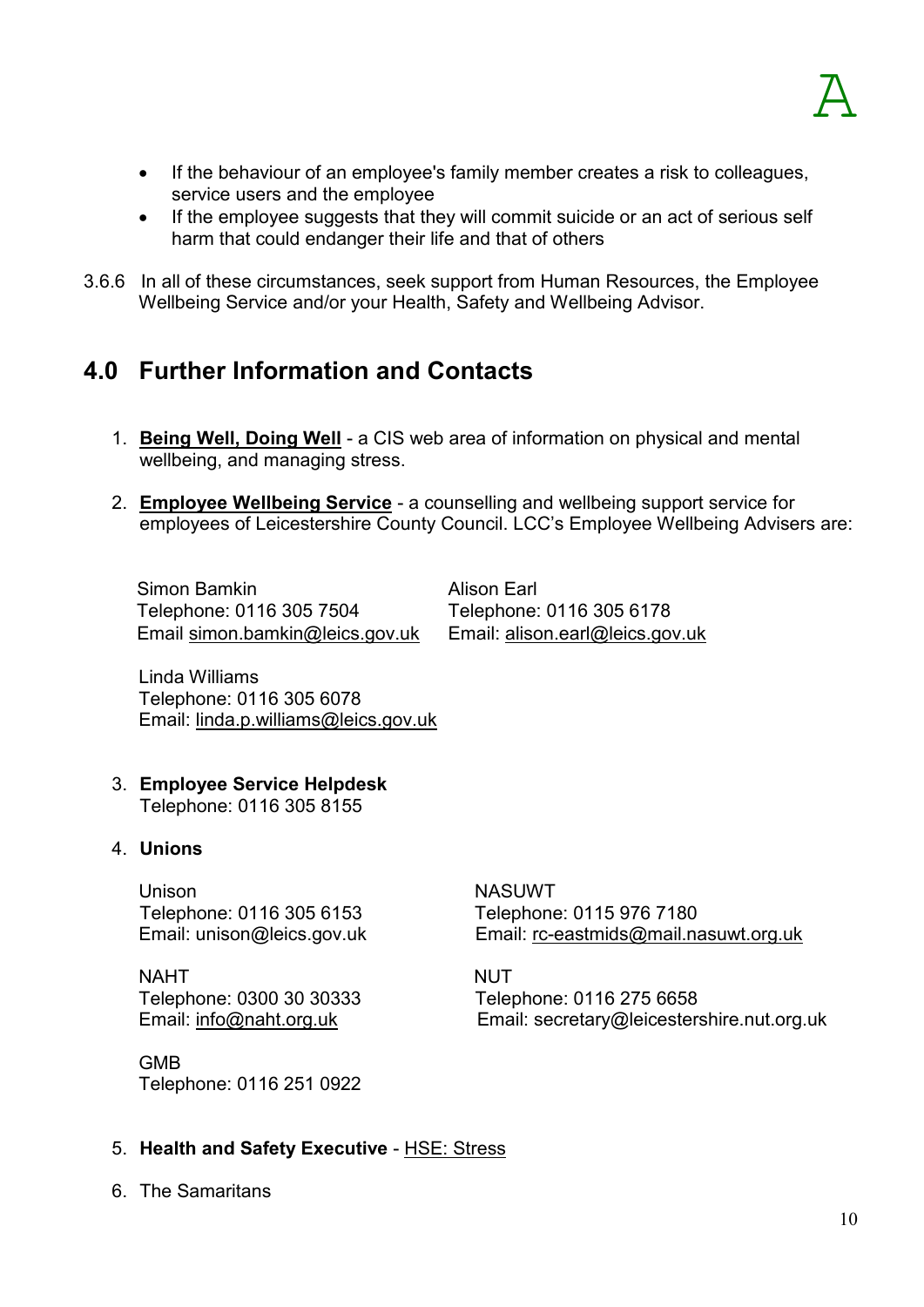Telephone: 08457 90 90 90

7. For information on training opportunities on wellbeing, stress and managing change, please contact your departmental Learning and Development co-ordinator or email nominations@leics.gov.uk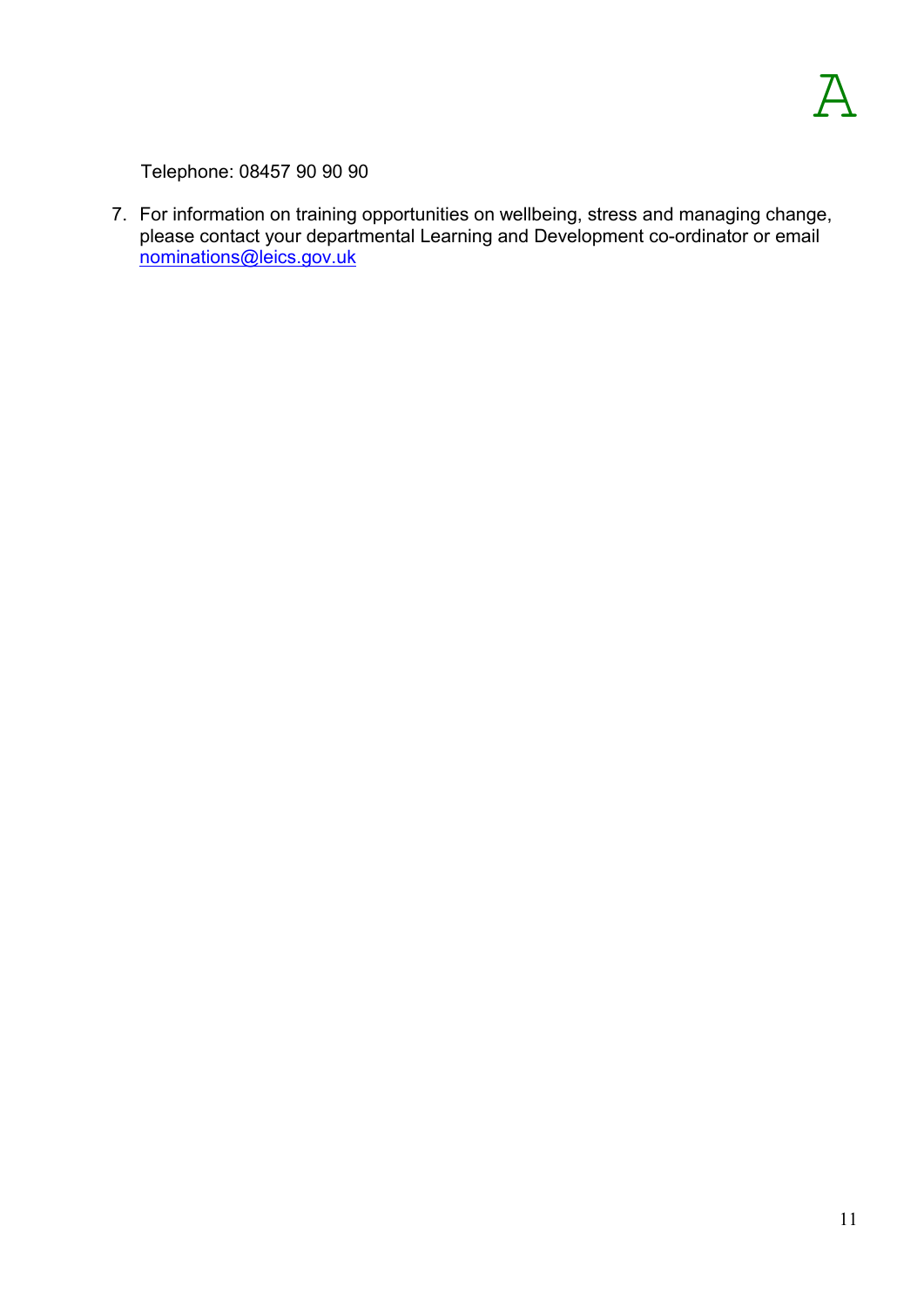**Appendix 1** 

#### **STRESS RISK ASSESSMENT TEMPLATE and ACTION SHEET**

**Name of employee666666..66666666666666666. Job/Role666666666666666666666...** 

**Date of Assessment66666666666666666666666**

**Persons involved in the Assessment 6666666.66666.66666666666666666666666666666.** 

The questions are based on the HSE Management Standards and look at the key areas of work that contribute to and can help reduce work related stress. The questions are part of supportive process to assist managers in the: Identification of hazards, deciding who might be affected; evaluating the risks and frequency and recording your findings and proposed actions. This process can also be used to assist in the identification of individual stress management measures.

**Employee Overview**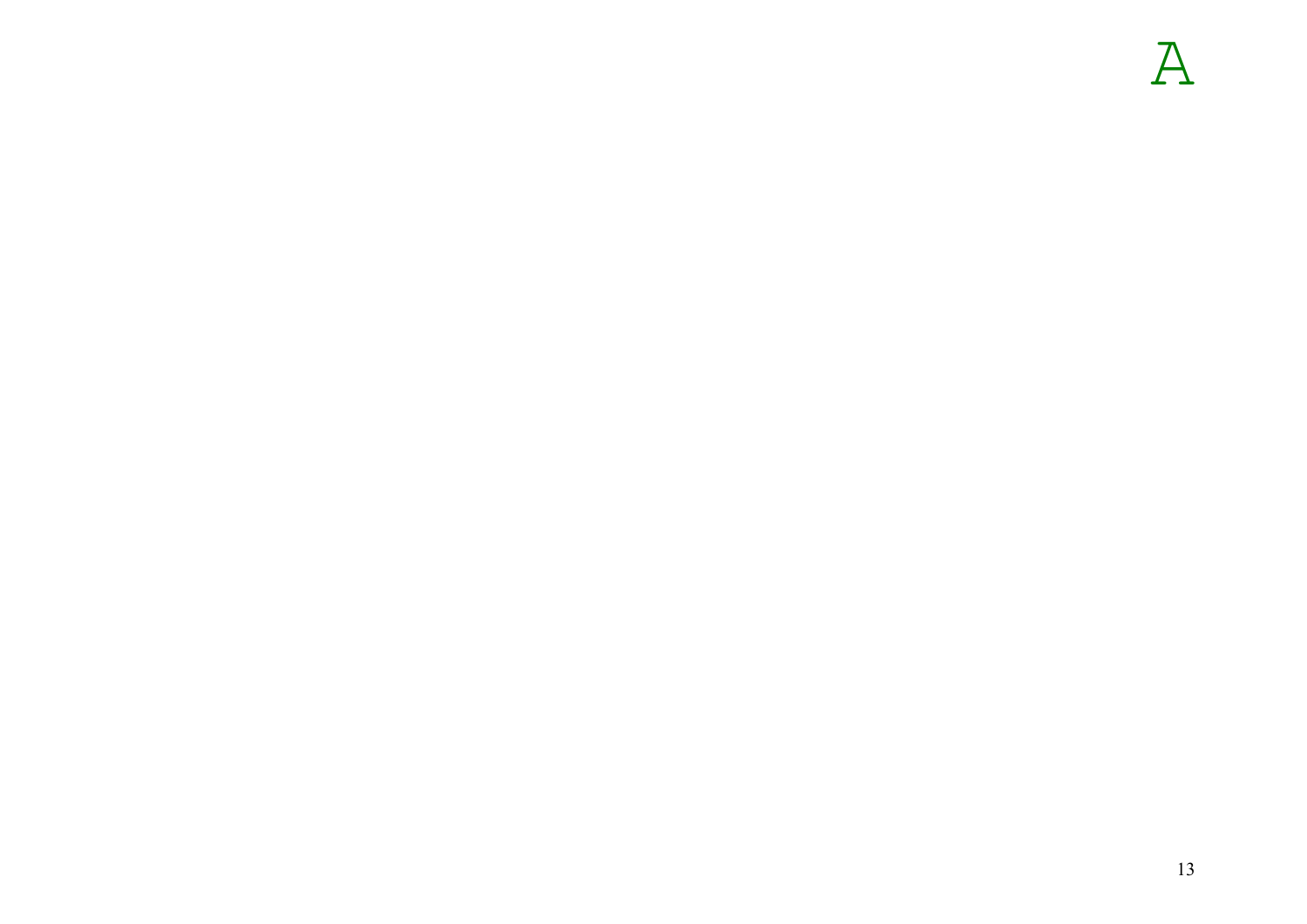| <b>Question</b>                                                                                                                                                                                                             | <b>Yes</b> | <b>No</b> | <b>Possible Actions</b>                                                                                                                                                                                                                                                                                                                                                                                                                                                                                                                                                                                                 | <b>Agreed Action/s</b> |
|-----------------------------------------------------------------------------------------------------------------------------------------------------------------------------------------------------------------------------|------------|-----------|-------------------------------------------------------------------------------------------------------------------------------------------------------------------------------------------------------------------------------------------------------------------------------------------------------------------------------------------------------------------------------------------------------------------------------------------------------------------------------------------------------------------------------------------------------------------------------------------------------------------------|------------------------|
| 1. Role Definition:<br>Is role clearly defined?<br>• Are duties and responsibilities<br>clear?<br>Is it clear how to perform role?<br>$\bullet$<br>Is role clearly linked to goals<br>and objectives for the<br>department? |            |           | • Ensure expected duties and<br>responsibilities are not excessive and<br>demands not unreasonable<br>• Clarify goals, objectives and success<br>criteria for the job/role - ensuring no<br>ambiguity<br>• Give regular clear feedback on<br>performance                                                                                                                                                                                                                                                                                                                                                                |                        |
| 2. Control:<br>• Do individuals have a say in<br>how to do and plan their work?<br>• Can employee set own work<br>speed?<br>• Can employee decide when to<br>take a break?                                                  |            |           | • Where practicable, enable staff to<br>exert autonomy within role<br>Encourage delegation and<br>empowerment of others<br>Encourage training to support<br>delegation (to individual and team)                                                                                                                                                                                                                                                                                                                                                                                                                         |                        |
| 3. Work Pressures - High:<br>Are unrealistic deadlines set?<br>Is employee required to work<br>long hours?<br>Is employee given work from<br>different commissioning<br>groups with conflicting<br>priorities?              |            |           | • Offer support in prioritising tasks and<br>cut out unnecessary work and<br>bureaucracy<br>• Try to give warning of urgent jobs<br>• Assist in the scheduling of work to<br>ensure adequate and appropriate<br>resources<br>• Ensure job demands are matched in<br>terms of quantity, complexity and<br>intensity to individuals skills and<br>abilities<br>• Support staff when undertaking new<br>and unfamiliar tasks<br>• Meet regularly to review workload<br>• Avoid encouraging staff to work long<br>hours, take work home or build<br>excessive flexi.<br>• Encourage staff to take annual leave<br>allowance |                        |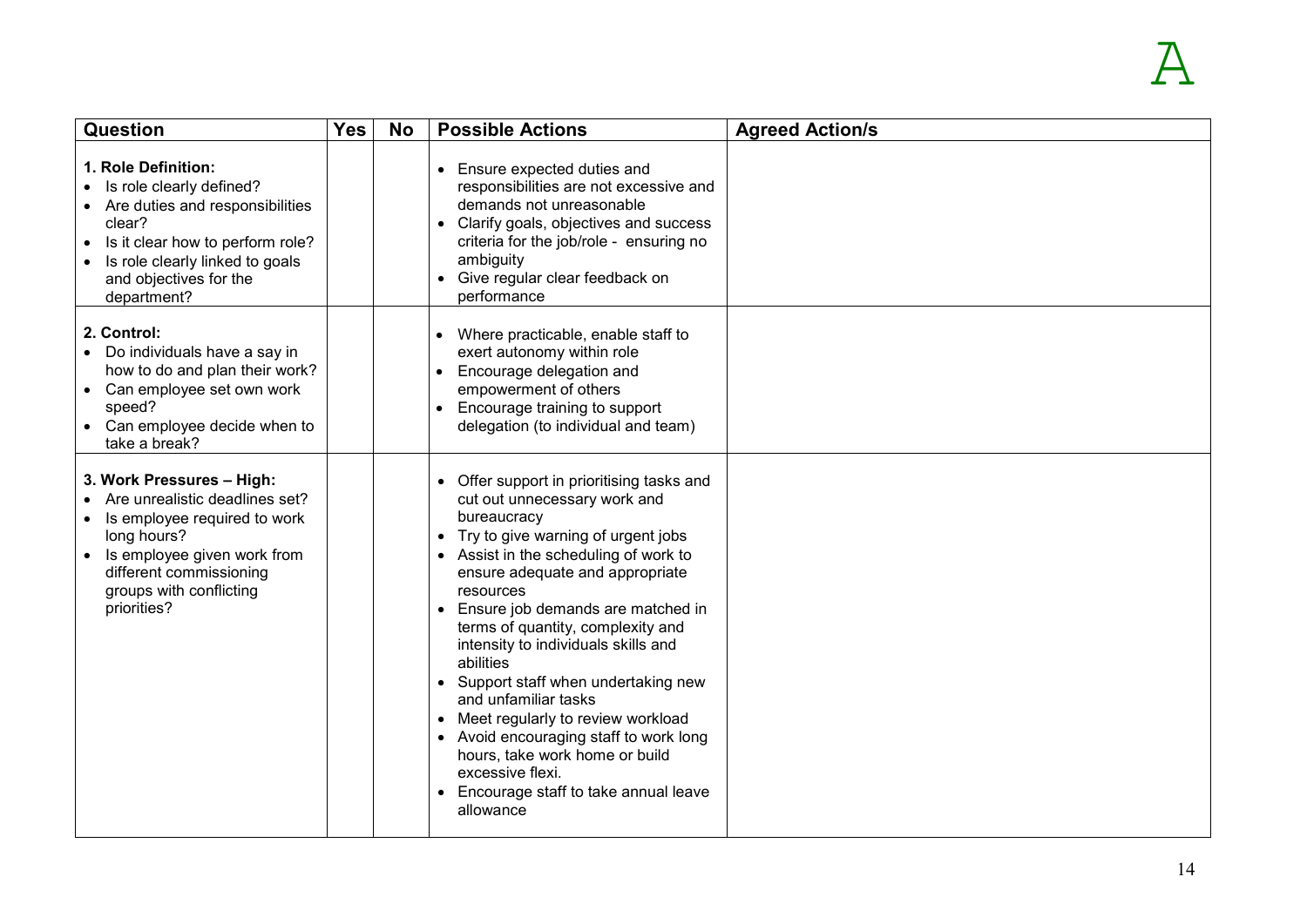| 4 Work Pressures - Low:<br>Is the work boring,<br>monotonous or unchallenging?                                                                                                                                                                                         | • Where reasonably practicable, rotate<br>boring and repetitive jobs<br>• Where possible increase the variety<br>of tasks - through projects,<br>shadowing etc                                                                                                                                                                                                                                                                                                                                  |  |
|------------------------------------------------------------------------------------------------------------------------------------------------------------------------------------------------------------------------------------------------------------------------|-------------------------------------------------------------------------------------------------------------------------------------------------------------------------------------------------------------------------------------------------------------------------------------------------------------------------------------------------------------------------------------------------------------------------------------------------------------------------------------------------|--|
| 5 Relationships at Work:<br>Is employee subject to<br>personal harassment - verbal<br>and/or behaviour?<br>Are relationships at work<br>strained?<br>Is there a high probability of<br>$\bullet$<br>friction and anger between<br>colleagues?<br>Is bullying an issue? | Encourage team working<br>Encourage team members to give<br>open and honest feedback to each<br>other<br>Demonstrate and encourage<br>appreciation of others<br>• Promote an atmosphere of mutual<br>respect<br>• Ensure all staff are aware that<br>inappropriate behaviour at work will<br>not be tolerated.<br>Refer to the Dignity at Work Policy<br>and attend the training to support this<br>policy<br>• Seek the support of HR if an<br>allegation of harassment or bullying is<br>made |  |
| 6 Support:<br>If work demands increase or<br>are outside an individuals'<br>ability to cope are<br>colleagues/manager available<br>to help and support?<br>Is employee given the<br>opportunity of supportive<br>feedback on the work they do?<br>7 Change:            | • Explain how to raise concerns and<br>call on support<br>• Attend a Stress Management<br>Workshop<br>Encourage/enhance team working<br>/support.<br>Discuss workflow and support<br>mechanisms at regular team<br>meetings<br>Encourage open communication with<br>colleagues and line management.<br>• Ensure clear and appropriate                                                                                                                                                           |  |
| Are employees consulted /<br>updated about changes at<br>work that affect them?                                                                                                                                                                                        | communication on proposed changes<br>Ensure individuals understand the<br>reasons for change and the likely                                                                                                                                                                                                                                                                                                                                                                                     |  |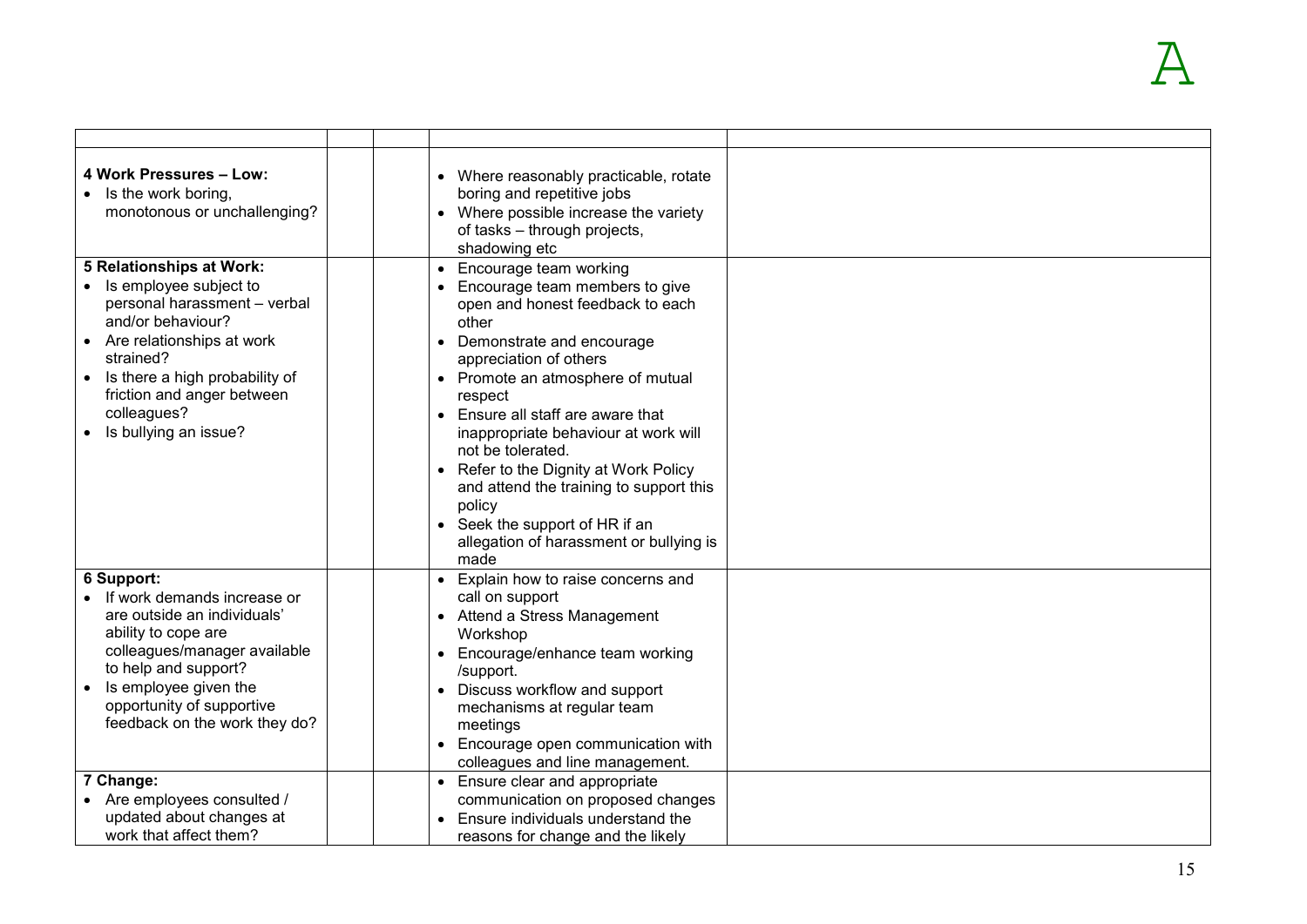| Are employees clear about<br>how change will affect them in<br>practice?<br>Is there adequate consultation<br>about workplace issues /<br>changes?<br>8 Training:<br>Is additional training required<br>to support individuals in<br>undertaking job/role?<br>9 Physical Demands and Work<br><b>Environment</b><br>Does role involve excessive<br>physical demands such as<br>heavy lifting, standing for long<br>periods of time, repetitive<br>movements, hand held<br>vibration tools etc?<br>Is the work environment<br>adequate / comfortable -<br>Temp/humidity, lighting, noise,<br>welfare facilities etc?<br>Is there a risk to physical<br>safety and emotional/mental<br>wellbeing from service users,<br>members of the public etc?<br>Is there a risk to physical<br>safety and emotional/mental<br>wellbeing due to lone working? | timescales<br>• Ensure adequate consultation<br>wherever possible and provide<br>opportunities for comment and input.<br>• Give support to individuals during the<br>change process<br>• Provide training as required<br>• Ensure PDRs are properly conducted<br>and followed up.<br>• Ensure changes to role are supported<br>with relevant training as necessary.<br>• Undertake a H&S Risk Assessment<br>Remove excessive and unreasonable<br>demands<br>• Check what Health Surveillance<br>support can be provided by<br>Occupational Health<br>• Encourage suggestions on how to<br>improve work environment – and give<br>these due consideration.<br>• Undertake an H and S risk<br>assessment to manage potential risk<br>from service users and/or public.<br>• Undertake an H and S risk<br>assessment if employee is a lone<br>worker. |  |
|-------------------------------------------------------------------------------------------------------------------------------------------------------------------------------------------------------------------------------------------------------------------------------------------------------------------------------------------------------------------------------------------------------------------------------------------------------------------------------------------------------------------------------------------------------------------------------------------------------------------------------------------------------------------------------------------------------------------------------------------------------------------------------------------------------------------------------------------------|----------------------------------------------------------------------------------------------------------------------------------------------------------------------------------------------------------------------------------------------------------------------------------------------------------------------------------------------------------------------------------------------------------------------------------------------------------------------------------------------------------------------------------------------------------------------------------------------------------------------------------------------------------------------------------------------------------------------------------------------------------------------------------------------------------------------------------------------------|--|
| 10 Other Issues:<br>Are there any other issues /<br>stressors that need to be<br>taken account of $-$ e.g.<br>difficulties at home,<br>unexpected life changes,<br>traumatic incidents, etc?                                                                                                                                                                                                                                                                                                                                                                                                                                                                                                                                                                                                                                                    | • Support individuals where possible<br>• Offer to support them through<br>referring to Welfare<br>Adviser/Counsellor.<br>• Seek advice from HR on supporting<br>employees with long term health<br>conditions                                                                                                                                                                                                                                                                                                                                                                                                                                                                                                                                                                                                                                     |  |